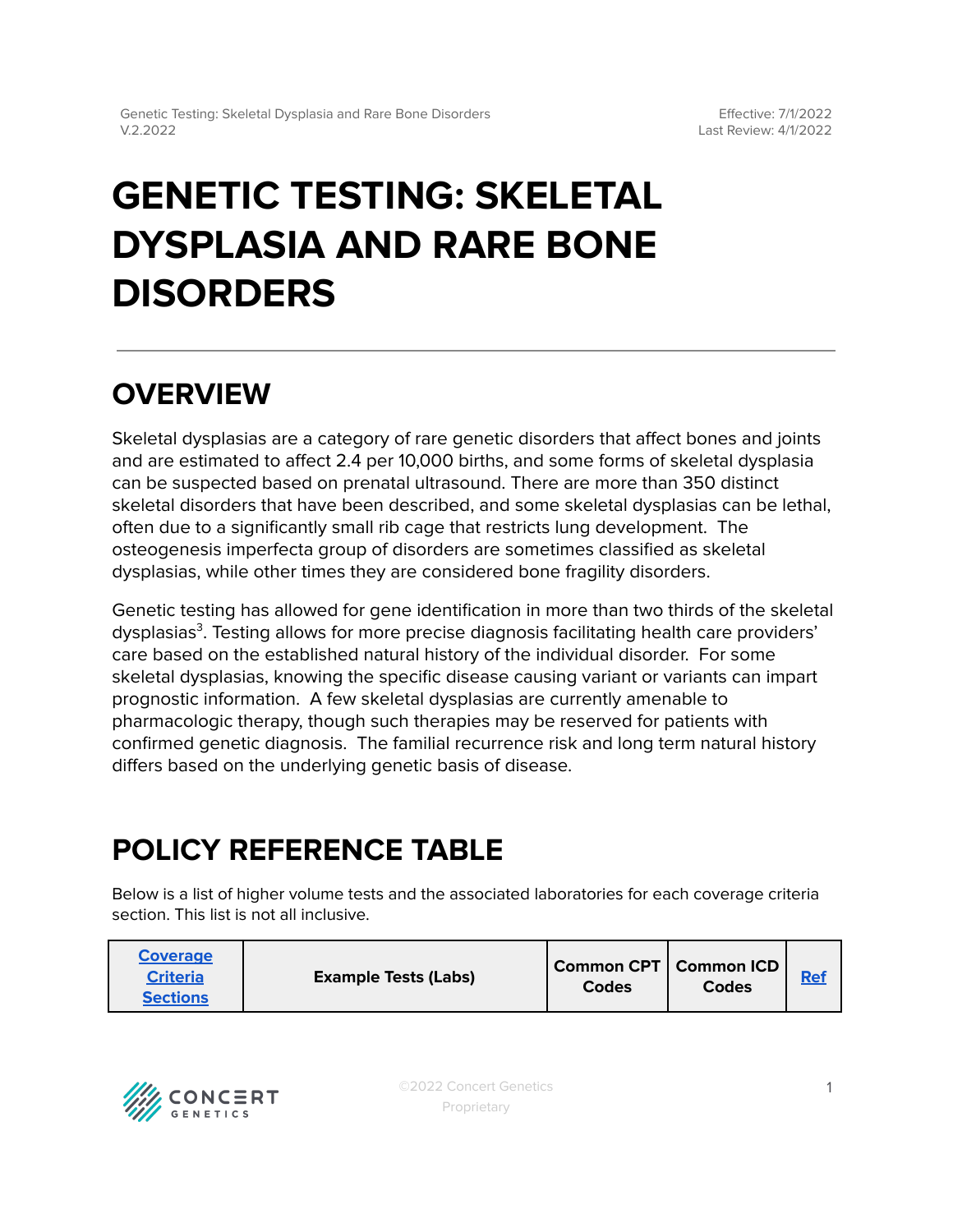| <b>Osteogenesis</b><br>Imperfecta                                                                                       | <b>COL1A1 Sequencing Analysis</b><br><b>COL1A2 Sequencing Analysis</b>                                                       | 81408, 81479                                                                     | Q78.0, Z82.79    | IЗ             |  |
|-------------------------------------------------------------------------------------------------------------------------|------------------------------------------------------------------------------------------------------------------------------|----------------------------------------------------------------------------------|------------------|----------------|--|
|                                                                                                                         | Osteogenesis Imperfecta Panel<br>(PreventionGenetics)                                                                        |                                                                                  |                  |                |  |
|                                                                                                                         | Osteogenesis Imperfecta NGS Panel -<br>Dominant & Recessive NGS (CTGT)                                                       |                                                                                  |                  |                |  |
|                                                                                                                         | Osteogenesis Imperfecta and<br>Decreased Bone Density NGS Panel<br>(Sequencing & Deletion/Duplication)<br>(Fulgent Genetics) |                                                                                  |                  |                |  |
| <b>Multigene Panel</b><br><b>Analysis for</b><br><b>Skeletal</b><br>Dysplasia or<br><b>Rare Bone</b><br><b>Disorder</b> | Invitae Skeletal Disorders Panel<br>(Invitae)                                                                                | 81400, 81401,<br>81402, 81403,<br>81404, 81405,<br>81406, 81407,<br>81408, 81479 | M85, Q77,<br>Q78 | 1, 7, 8        |  |
|                                                                                                                         | Skeletal Dysplasia Core NGS Panel<br>(CTGT)                                                                                  |                                                                                  |                  |                |  |
|                                                                                                                         | Skeletal Dysplasia Core & Extended<br>NGS Panel (CTGT)                                                                       |                                                                                  |                  |                |  |
|                                                                                                                         | Comprehensive Skeletal Dysplasias<br>and Disorders Panel (Blueprint<br>Genetics)                                             |                                                                                  |                  |                |  |
| <b>Other Covered Skeletal Dysplasias and Rare Bone Disorders</b>                                                        |                                                                                                                              |                                                                                  |                  |                |  |
| Covered<br><b>Skeletal</b><br><b>Dysplasias and</b><br>Rare Bone<br><b>Disorders</b>                                    | varies                                                                                                                       | 81400-81408,<br>81479                                                            | M85, Q77,<br>Q78 | 2, 4,<br>5, 6, |  |

### **OTHER RELATED POLICIES**

This policy document provides coverage criteria for Genetic Testing for Skeletal Dysplasia and Rare Bone Disorders. Please refer to:

*●* **Genetic Testing: Aortopathies and Connective Tissue Disorders** for coverage criteria related to Ehlers-Danlos syndrome and other connective tissue disorders.

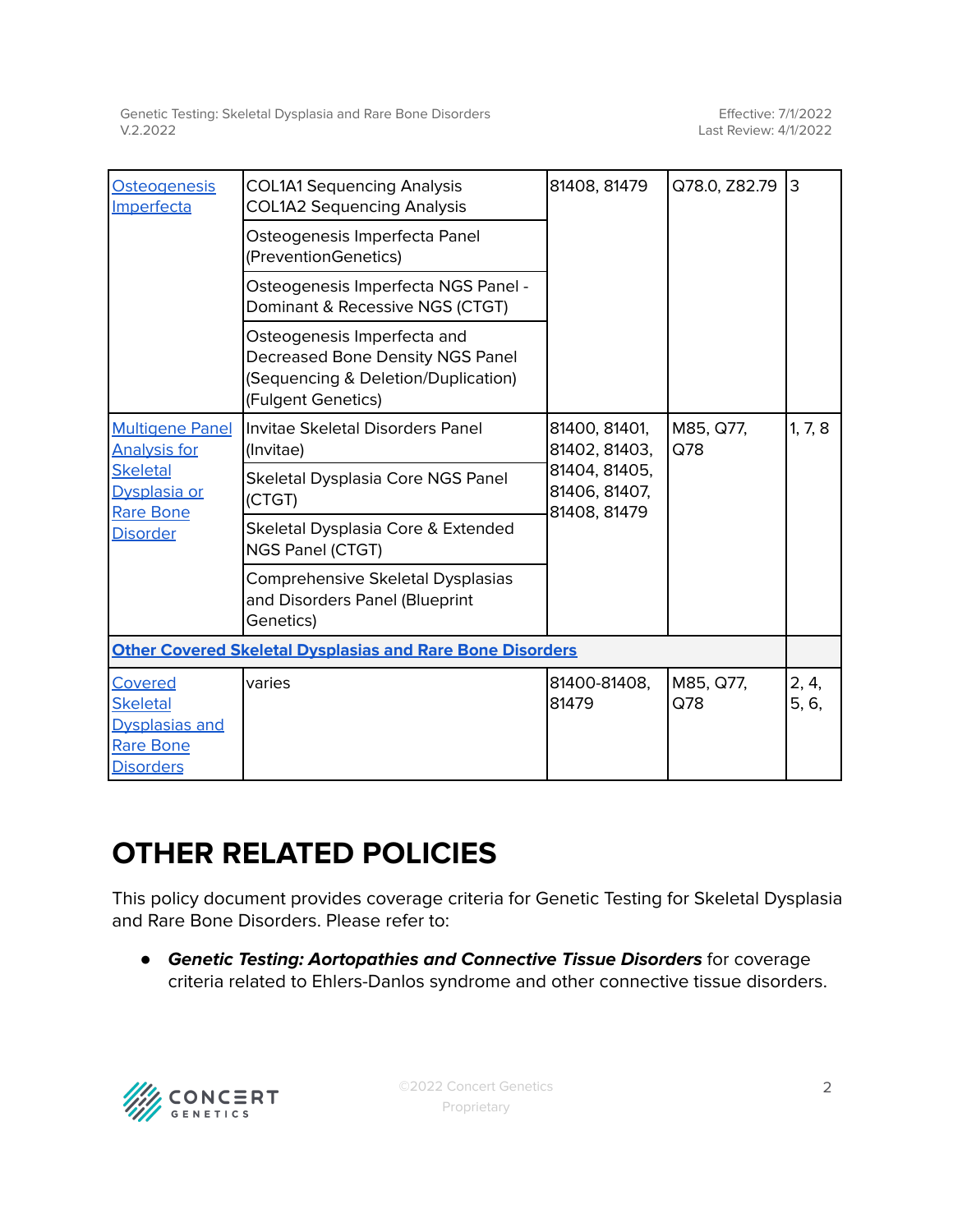- **Genetic Testing: Multisystem Inherited Disorders, Intellectual Disability, and Developmental Delay** for coverage criteria related to diagnostic testing for disorders that affect multiple systems.
- **Genetic Testing: General Approach to Genetic Testing** for coverage criteria related to skeletal dysplasias and rare bone disorders that is not specifically discussed in this or another non-general policy.

### <span id="page-2-0"></span>**COVERAGE CRITERIA**

### <span id="page-2-1"></span>**OSTEOGENESIS IMPERFECTA**

- I. COL1A1 and COL1A2 variant analysis (81408, 81479) or multigene panel analysis (81408, 81479) that includes COL1A1 and COL1A2 to establish or confirm a diagnosis of osteogenesis imperfecta (OI) is considered **medically necessary** when:
	- A. The member has any of the following:
		- 1. Fractures with minimal or no trauma in the absence of other factors, such as [non-accidental](#page-6-0) trauma (NAT) or other known disorders of bone, **OR**
		- 2. Short stature, often with bone deformity, **OR**
		- 3. Blue/gray scleral hue, **OR**
		- 4. Dentinogenesis imperfecta (DI), **OR**
		- 5. Progressive, postpubertal hearing loss, **OR**
		- 6. Ligamentous laxity or other signs of connective tissue abnormality, **OR**
		- 7. Family history of OI, typically with autosomal dominant inheritance, **OR**
		- 8. Fractures of varying ages and stages of healing (often of the long bones), **OR**

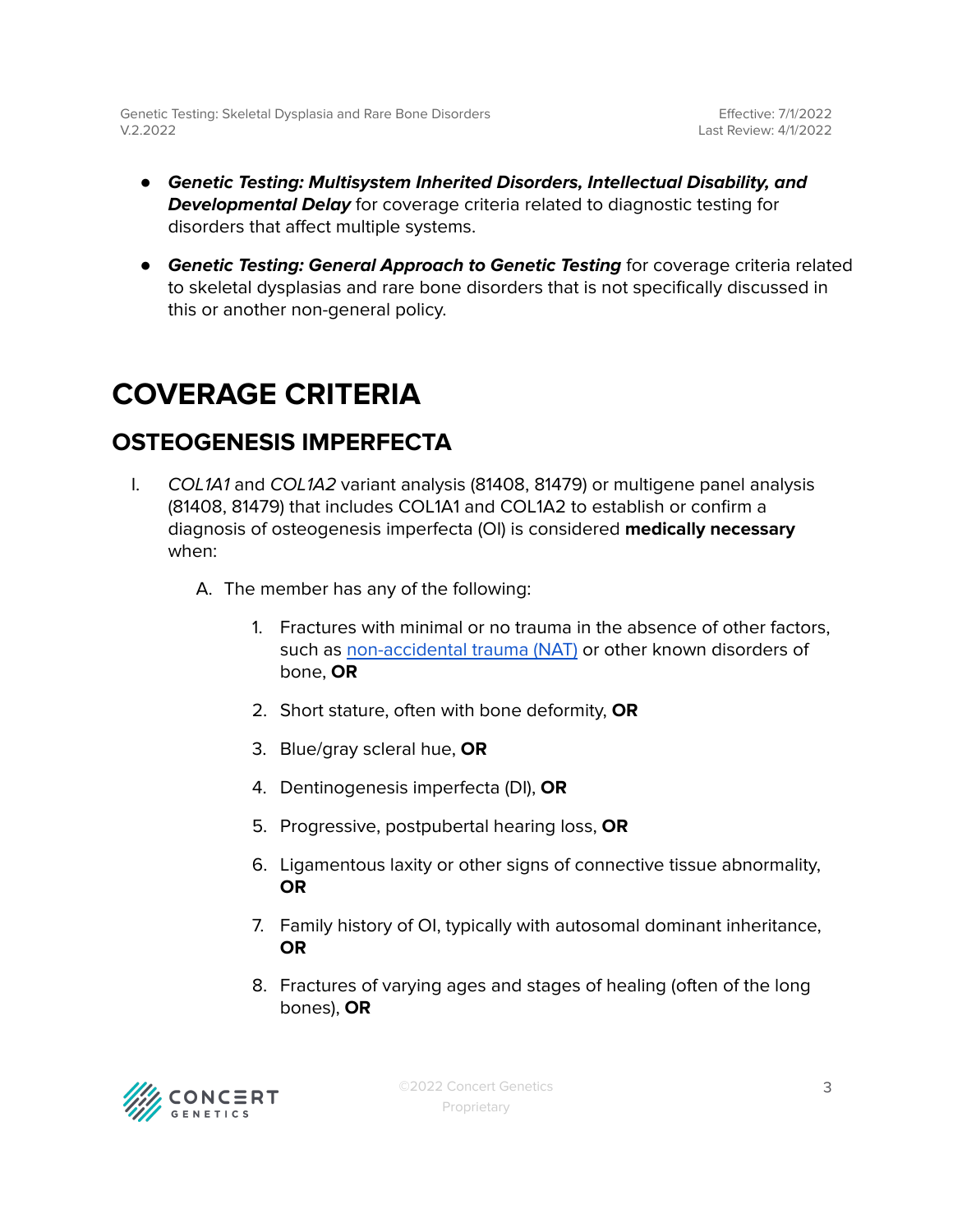Effective: 7/1/2022 Last Review: 4/1/2022

9. "Codfish" vertebrae, **OR**

10. Wormian bones, **OR**

- 11. Protrusio acetabuli, **OR**
- 12. Low bone mass or osteoporosis
- II. COL1A1 and COL1A2 variant analysis (81408, 81479) or multigene panel analysis (81408, 81479) for osteogenesis imperfecta is considered **investigational** for all other indications.

[back](#page-0-0) to the top

#### <span id="page-3-0"></span>**MULTIGENE PANEL ANALYSIS FOR SKELETAL DYSPLASIA OR RARE BONE DISORDER**

- I. Multigene panel analysis (81400, 81401, 81402, 81403, 81404, 81405, 81406, 81407, 81408) to confirm or establish a diagnosis of a skeletal dysplasia or a rare bone disorder may be considered **medically necessary** when:
	- A. The member displays one or more of the following clinical features of a skeletal dysplasia:
		- 1. Prenatal ultrasound showing shortening of the bones of the arms and legs >3 standard deviations below the mean, **OR**
		- 2. Prenatal ultrasound showing head circumference greater than 75th percentile, **OR**
		- 3. Prenatal ultrasound showing bone irregularities (e.g., bowed, fractured, thickened, thin, undermineralized, etc.), **OR**
		- 4. Prenatal ultrasound showing abnormal ribs or a small chest circumference, **OR**
		- 5. Postnatal short stature with height or length less than 3 rd percentile**, AND**

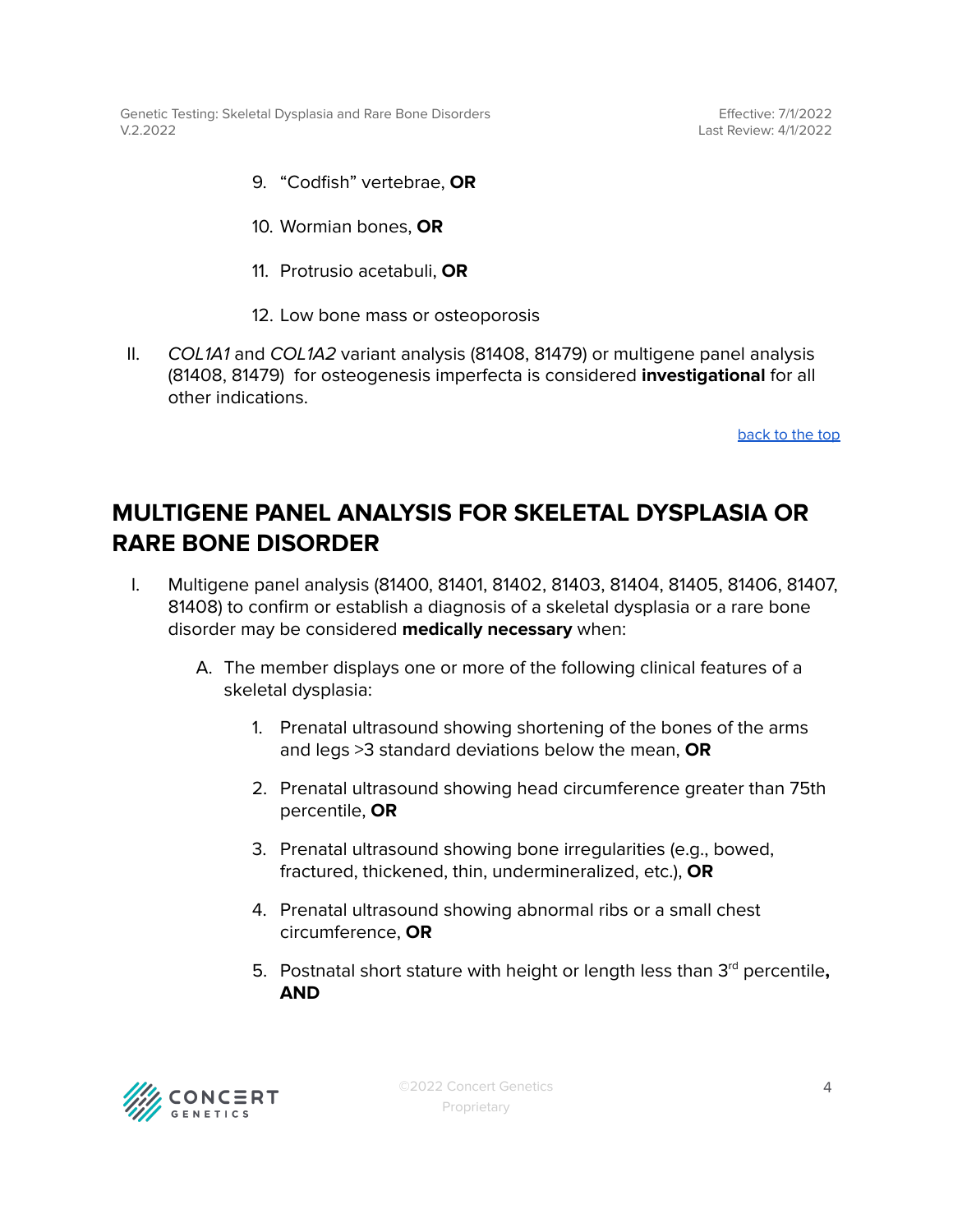- B. The differential diagnosis includes more than one type of skeletal dysplasia or bone disorder.
- II. Multigene panel analysis (81400, 81401, 81402, 81403, 81404, 81405, 81406, 81407, 81408) to confirm or establish a diagnosis of a skeletal dysplasia or a rare bone disorder is considered **investigational** for all other indications.

[back](#page-0-0) to the top

### <span id="page-4-0"></span>**OTHER COVERED SKELETAL DYSPLASIA AND RARE BONE DISORDERS**

The following is a list of conditions that have a known genetic association. Due to their relative rareness, it may be appropriate to cover these genetic tests to establish or confirm a diagnosis.

- I. Genetic testing to establish or confirm one of the following skeletal dysplasias or rare bone disorders to guide management is considered **medically necessary** when the member demonstrates clinical features\* consistent with the disorder (the list is not meant to be comprehensive, see II below):
	- A. Achondroplasia Group
		- 1. [Achondroplasia](https://www.ncbi.nlm.nih.gov/books/NBK1152/)
		- 2. [Hypochondroplasia](https://www.ncbi.nlm.nih.gov/books/NBK1477/)
		- 3. [Thanatophoric](https://www.ncbi.nlm.nih.gov/books/NBK1366/) Dysplasia
	- B. Type II [Collagenopathies](https://www.ncbi.nlm.nih.gov/books/NBK540447/)
		- 1. [Hypochondrogenesis](https://medlineplus.gov/genetics/condition/hypochondrogenesis/)
		- 2. [Spondyloepiphyseal](https://medlineplus.gov/genetics/condition/spondyloepiphyseal-dysplasia-congenita/) Dysplasia
	- C. Type XI Collagen Disorders
		- 1. [Fibrochondrogenesis](https://medlineplus.gov/genetics/condition/fibrochondrogenesis/)
		- 2. [Otospondylomegaepiphyseal](https://medlineplus.gov/genetics/condition/otospondylomegaepiphyseal-dysplasia/) Dysplasia (OSMED)
	- D. Sulfation Disorders
		- 1. [Achondrogenesis](https://www.ncbi.nlm.nih.gov/books/NBK1516/) IB
		- 2. [Atelosteogenesis](https://www.ncbi.nlm.nih.gov/books/NBK1317/) II
		- 3. [Diastrophic](https://www.ncbi.nlm.nih.gov/books/NBK1350/) Dysplasia
		- 4. [Chondrodysplasia](https://www.ncbi.nlm.nih.gov/books/NBK62112/) with Congenital Joint Dislocations
	- E. Filamin Disorders and Similar Disorders
		- 1. [Atelosteogenesis](https://medlineplus.gov/genetics/condition/atelosteogenesis-type-1/) Type I

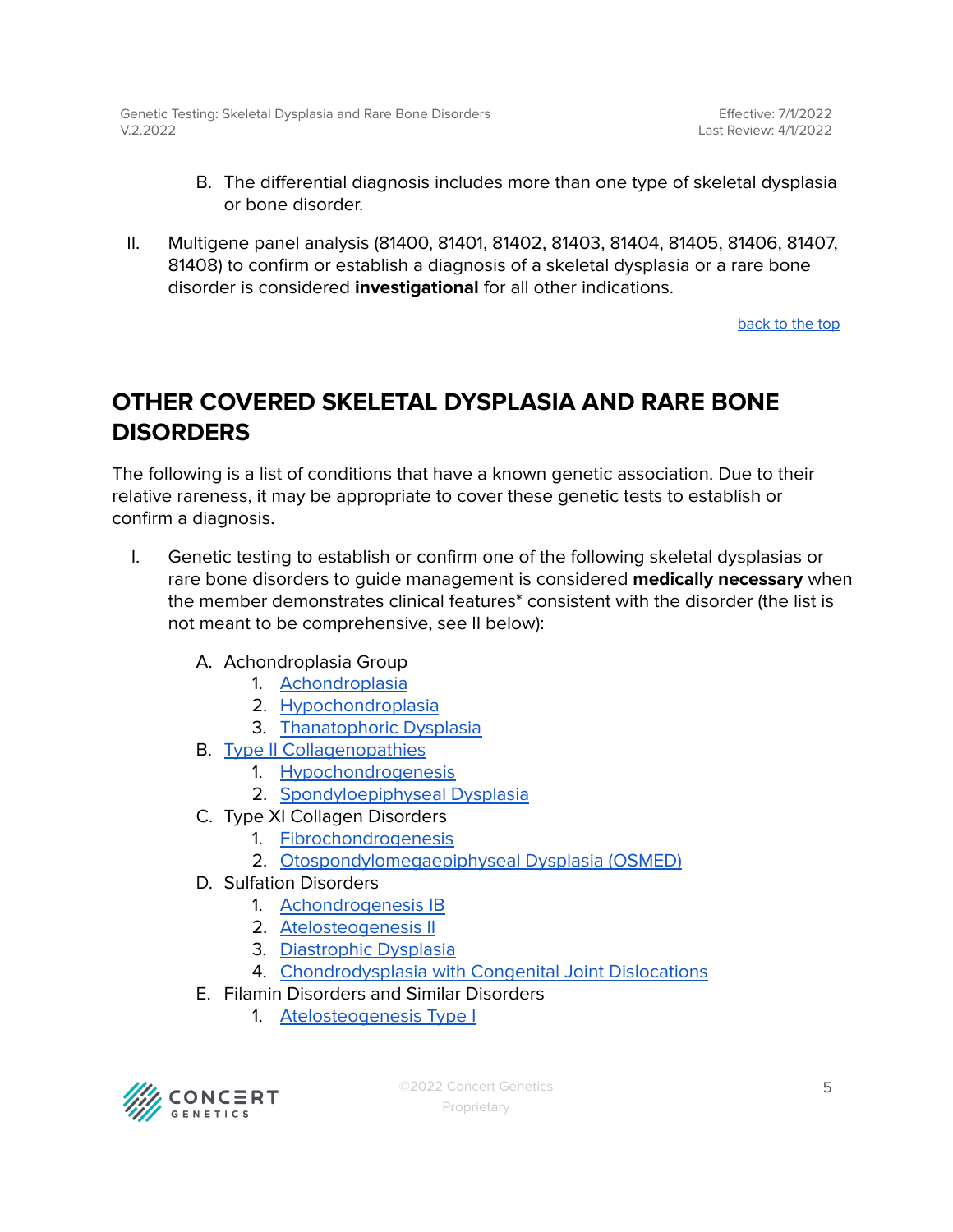Effective: 7/1/2022 Last Review: 4/1/2022

- 2. [Atelosteogenesis](https://medlineplus.gov/genetics/condition/atelosteogenesis-type-3/) Type III
- 3. Larsen [Syndrome](https://medlineplus.gov/genetics/condition/larsen-syndrome/)
- 4. [Spondylo-Carpal-Tarsal](https://medlineplus.gov/genetics/condition/spondylocarpotarsal-synostosis-syndrome/) Dysplasia
- F. Short-Rib Dysplasias (with and without Polydactyly)
	- 1. [Chondroectodermal](https://medlineplus.gov/genetics/condition/ellis-van-creveld-syndrome/) Dysplasia (Ellis-van Creveld (EVC))
	- 2. Short-Rib Polydactyly Syndrome I, II, III, IV including [Asphyxiating](https://medlineplus.gov/genetics/condition/asphyxiating-thoracic-dystrophy/) Thoracic [Dystrophy](https://medlineplus.gov/genetics/condition/asphyxiating-thoracic-dystrophy/)
- G. Metaphyseal Dysplasias
	- 1. [Cartilage-Hair](https://medlineplus.gov/genetics/condition/cartilage-hair-hypoplasia/) Hypoplasia
- H. Spondylo-Epi-(Meta)-Physeal Dysplasia
	- 1. SEMD, Short Limb Abnormal Calcification Type
- I. Acromesomelic Disorders
	- 1. Acromesomelic Dysplasia, Type Maroteaux
- J. Mesomelic and Rhizo-Mesomelic Dysplasias
	- 1. Langer Type (Homozygous [Dyschondrosteosis\)](https://medlineplus.gov/genetics/condition/langer-mesomelic-dysplasia/)
- K. Bent Bone Dysplasias
	- 1. [Campomelic](https://www.ncbi.nlm.nih.gov/books/NBK1760/) Dysplasia
	- 2. Stuve-Wiedemann Dysplasia
	- 3. Bent Bone Dysplasia FGFR2 Type
- L. Slender Bone Dysplasia
	- 1. Microcephalic [Osteodysplastic](https://medlineplus.gov/genetics/condition/microcephalic-osteodysplastic-primordial-dwarfism-type-ii/) Primordial Dwarfism
	- 2. Osteocraniostenosis
- M. Neonatal Osteosclerotic Dysplasias
	- 1. Bloomstrand Dysplasia
	- 2. Caffey Disease [\(Infantile\)](https://medlineplus.gov/genetics/condition/caffey-disease/)
	- 3. Raine Dysplasia
- N. Increased Bone Density Group
	- 1. [Osteopetrosis](https://www.ncbi.nlm.nih.gov/books/NBK1127/)
- O. Abnormal Mineralization Group
	- 1. [Hypophosphatasia](https://www.ncbi.nlm.nih.gov/books/NBK1150/) (also in Metabolic Policy)
- P. Multiple Epiphyseal Dysplasia and Pseudoachondroplasia Group
	- 1. Multiple [Epiphyseal](https://www.ncbi.nlm.nih.gov/books/NBK1123/) Dysplasia (MED) Autosomal Dominant
	- 2. Multiple [Epiphyseal](https://www.ncbi.nlm.nih.gov/books/NBK1306/) Dysplasia (MED) Autosomal Recessive
	- 3. Stickler [Syndrome](https://www.ncbi.nlm.nih.gov/books/NBK1302/)
- Q. Hereditary Multiple [Osteochondromas](https://www.ncbi.nlm.nih.gov/books/NBK1235/)
- II. Genetic testing to establish or confirm the diagnosis of all other skeletal dysplasias or rare bone disorders not specifically discussed within this or another medical

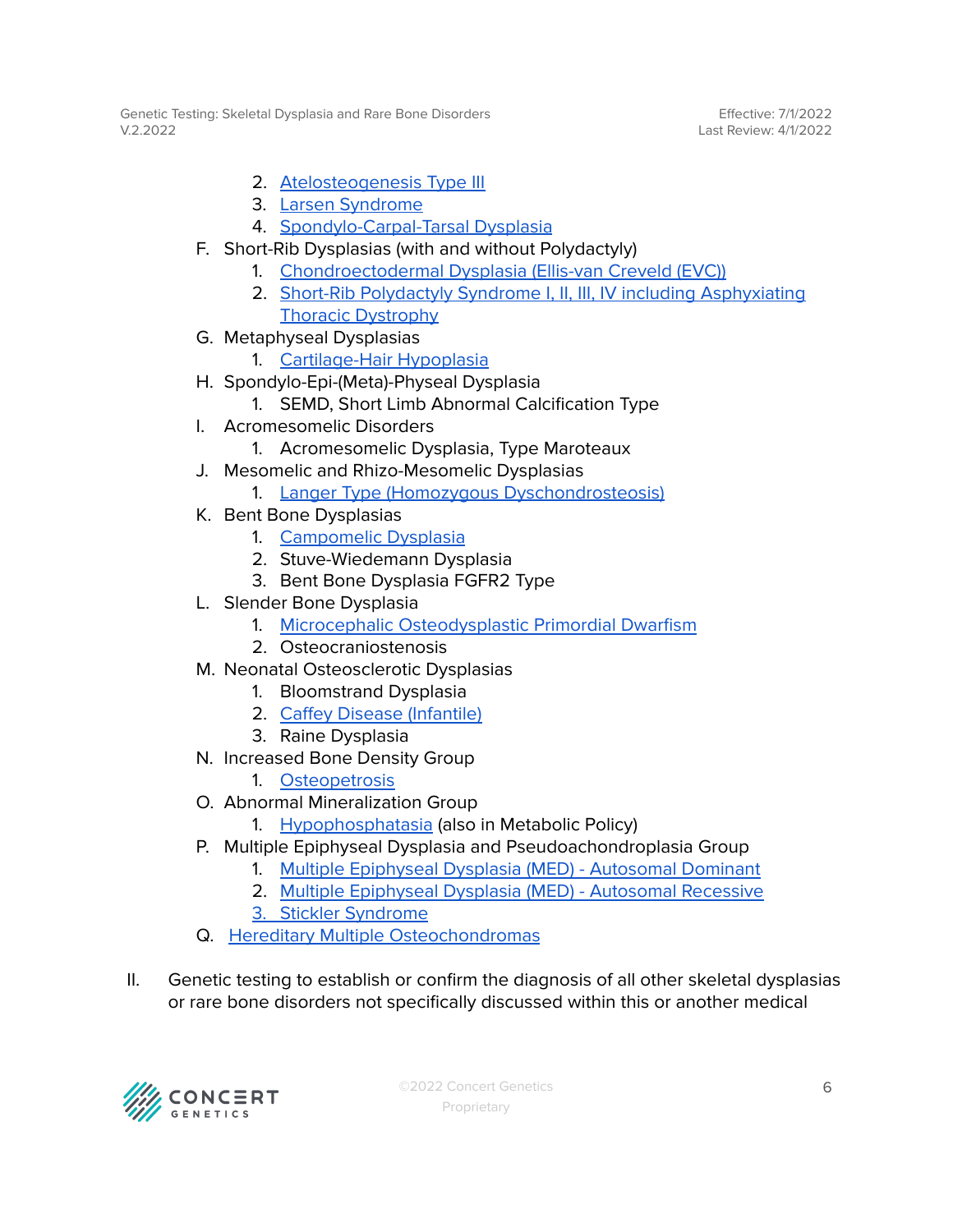policy will be evaluated by the criteria outlined in General Approach to Genetic Testing (see policy for coverage criteria).

\*Clinical features for a specific disorder may be outlined in resources such as [GeneReviews,](https://www.ncbi.nlm.nih.gov/books/NBK1116/) [OMIM,](https://www.omim.org/) [National](https://medlineplus.gov/genetics/) Library of Medicine, Genetics Home [Reference,](https://medlineplus.gov/genetics/) or other scholarly source.

[back](#page-0-0) to the top

### <span id="page-6-0"></span>**NOTES AND DEFINITIONS**

- 1. **Close relatives** include first, second, and third degree blood relatives:
	- a. **First-degree relatives** are parents, siblings, and children
	- b. **Second-degree relatives** are grandparents, aunts, uncles, nieces, nephews, grandchildren, and half siblings
	- c. **Third-degree relatives** are great grandparents, great aunts, great uncles, great grandchildren, and first cousins
- 2. **Non-accidental Trauma (NAT)** refers to injury that is purposely inflicted upon a child (e.g. child abuse). NAT often occurs as injury to the skin and soft, but approximately a third of NATs are fractures.

[back](#page-0-0) to the top

### **CLINICAL CONSIDERATIONS**

Osteogenesis Imperfecta versus Non-accidental trauma (NAT)

GeneReviews is an expert-authored review of current literature on a genetic disease, and goes through a rigorous editing and peer review process before being published online. GeneReviews is an expert-authored review of current literature on a genetic disease, and goes through a rigorous editing and peer review process before being published online. The discussion of non-accidental trauma is as follows:

OI should be distinguished from child physical abuse/non-accidental trauma (NAT). The prevalence of physical abuse is much greater than the prevalence of OI, and on rare occasions, the two can be present concurrently. Patient history, family history, physical



©2022 Concert Genetics Proprietary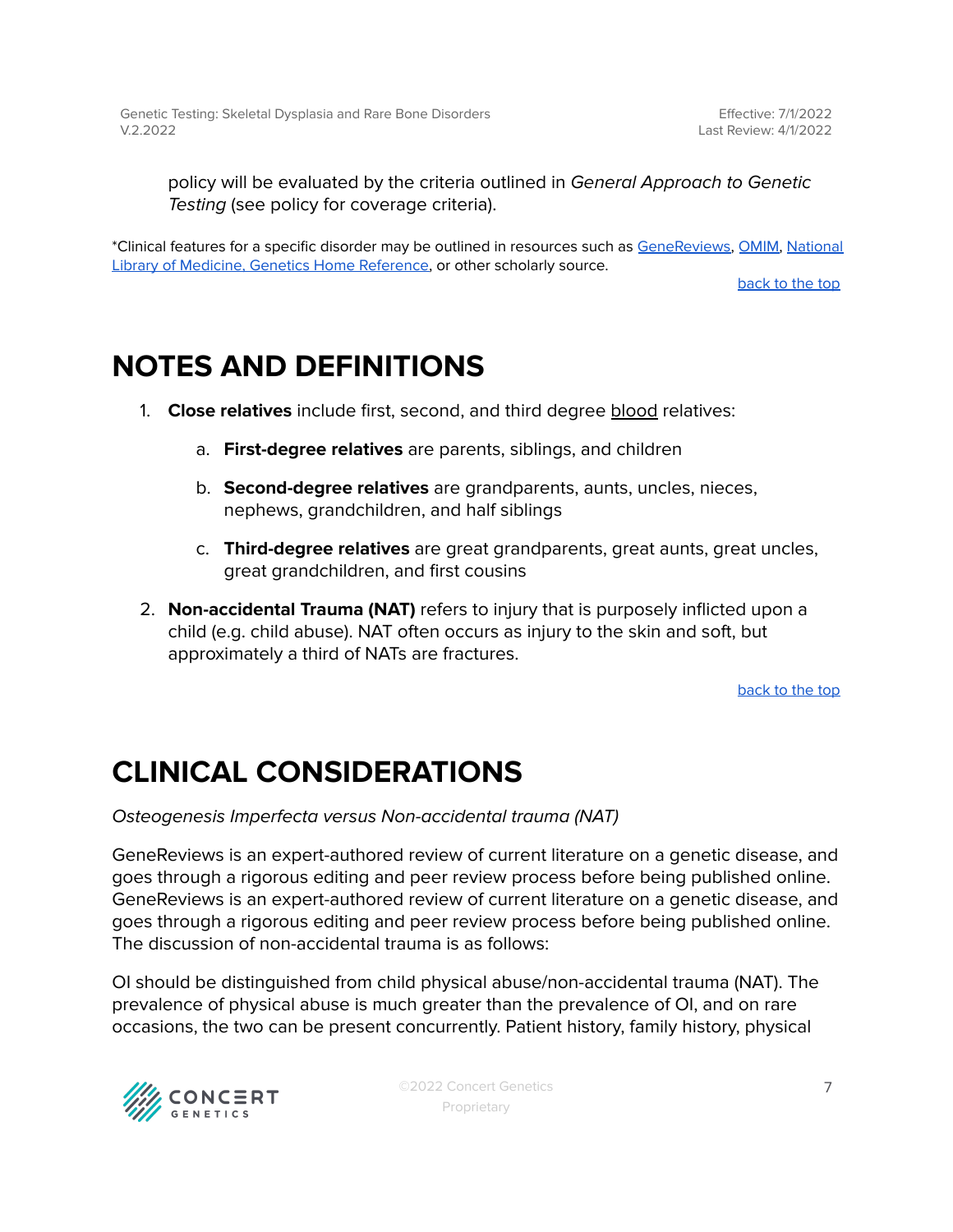examination, radiographic imaging, fracture investigation, and the clinical course all contribute to distinguishing OI from NAT. The overlap in clinical features includes multiple or recurrent fractures, fractures that do not match the history of trauma, and the finding of fractures of varying ages and at different stages of healing. Rib fractures are much more common in NAT than in osteogenesis imperfecta.

## **BACKGROUND AND RATIONALE**

#### **Osteogenesis Imperfecta**

GeneReviews is an expert-authored review of current literature on a genetic disease, and goes through a rigorous editing and peer review process before being published online. The recommended diagnostic testing for osteogenesis imperfecta is as follows:

COL1A1/2 osteogenesis imperfecta (OI) should be suspected in individuals with the following clinical, radiographic, and laboratory features.

- Fractures with minimal or no trauma in the absence of other factors, such as non-accidental trauma (NAT) or other known disorders of bone
- Short stature or stature shorter than predicted based on stature of unaffected family members, often with bone deformity
- Blue/gray scleral hue
- Dentinogenesis imperfecta (DI)
- Progressive, postpubertal hearing loss
- Ligamentous laxity and other signs of connective tissue abnormality
- Family history of OI, usually consistent with autosomal dominant inheritance

Radiographic features of OI change with age. The major findings include the following:

- Fractures of varying ages and stages of healing, often of the long bones but may also rarely involve ribs and skull. Metaphyseal fractures can be seen in a very small number of children with OI. Rib fractures are much more common in NAT than in OI.
- "Codfish" vertebrae, which are the consequence of spinal compression fractures, seen more commonly in adults.
- Wormian bones, defined as "sutural bones which are 6 mm by 4 mm (in diameter) or larger, in excess of ten in number, with a tendency to arrangement in a mosaic pattern." Wormian bones are suggestive of but not pathognomonic for OI.

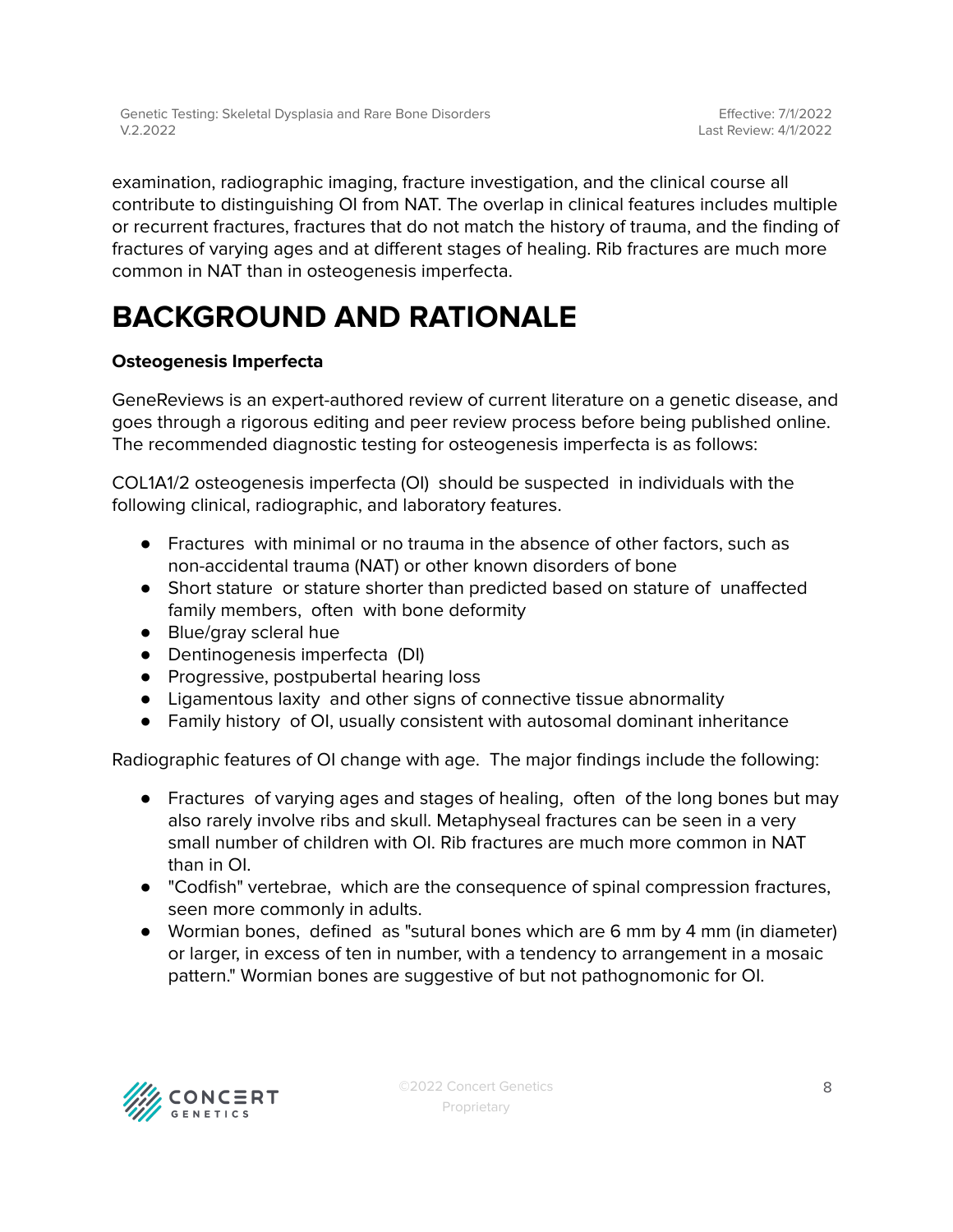- Protrusio acetabuli, in which the socket of the hip joint is too deep and the acetabulum bulges into the cavity of the pelvis causing intrapelvic protrusion of the acetabulum.
- Low bone mass or osteoporosis detected by dual energy x-ray absorptiometry (DEXA). Bone density can be normal, especially in individuals with OI type I, as DEXA measures mineral content rather than collagen.

#### Laboratory features

- Serum concentrations of vitamin D, calcium, phosphorous, and alkaline phosphatase are typically normal; however, alkaline phosphatase may be elevated acutely in response to fracture and rare instances of abnormally low alkaline phosphatase levels have been noted anecdotally in severe OI.
- Analysis of type 1 collagen synthesized in vitro by culturing dermal fibroblasts obtained from a small skin biopsy reflects the structure and quantity of the collagen. The sensitivity of biochemical testing is approximately 90% in individuals with clinically confirmed OI. Biochemical analysis is essentially no longer used clinically with the advances in molecular diagnostics.

"A multigene panel that includes COL1A1, COL1A2, and other genes of interest is most likely to identify the genetic cause of the condition at the most reasonable cost while limiting identification of variants of uncertain significance and variants in genes that do not explain the underlying phenotype."

#### **Multigene Panels**

#### Prenatal diagnosis

A guideline for prenatal diagnosis of fetal skeletal dysplasias (Krakow, Lachman, Rimoin, 2009) recommends the follow criteria:

- Fetuses with long bone measurements at or less than the 5th centile or >3 SD below the mean should be evaluated in a center with expertise in the recognition of skeletal dysplasias. If the patient cannot travel, arrangements may be able to be made for evaluation of ultrasound videotapes or hard copy images.
- The following fetal ultrasound measurements should be visualized and plotted against normative values: fetal cranium (biparietal diameter and head circumference), facial profile, mandible, clavicle, scapula, chest circumference, vertebral bodies, all fetal long bones, and the hands and feet. Fetuses with long

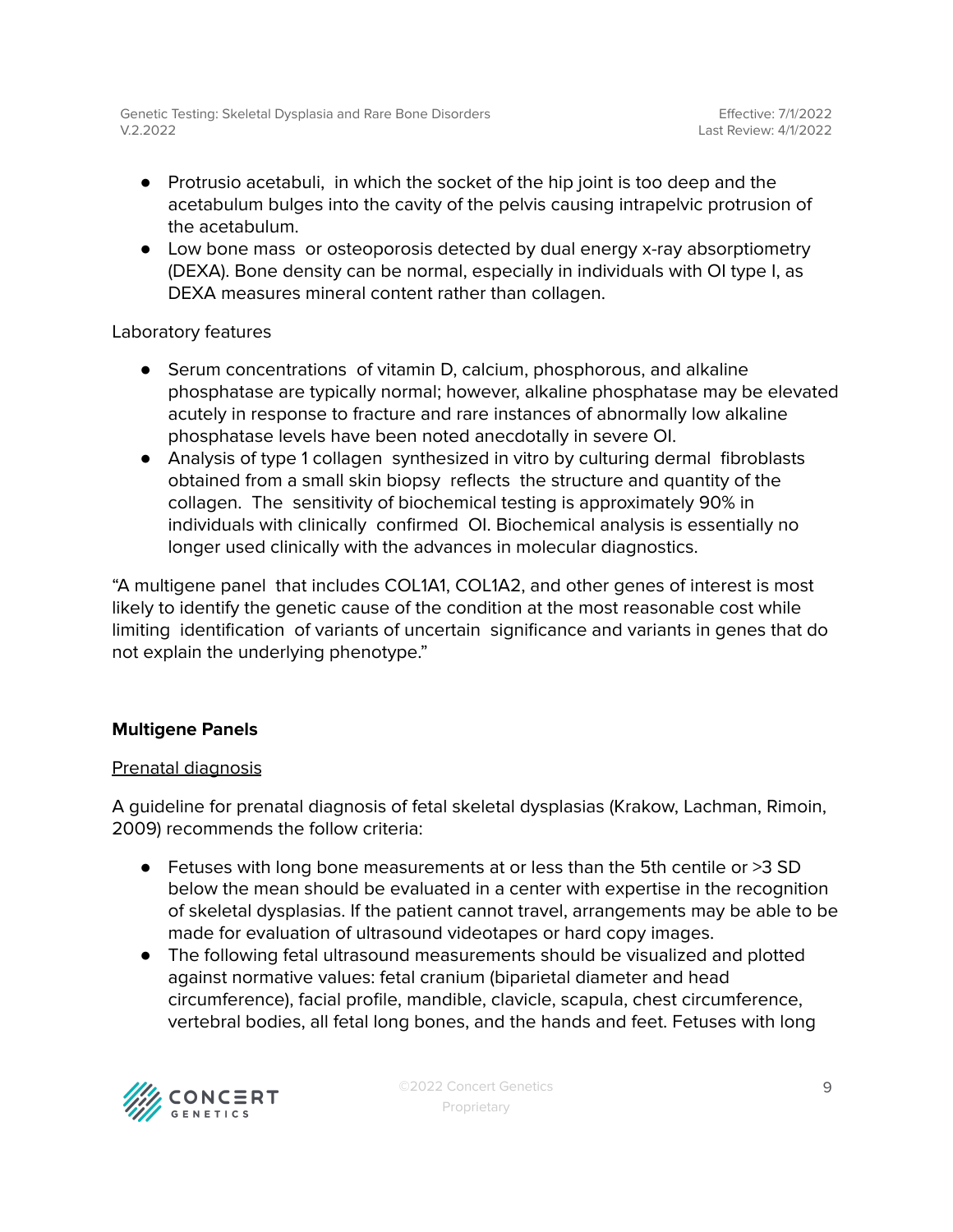bone parameters >3 SD below the mean should be strongly suspected of having a skeletal dysplasia, especially if the head circumference is greater than the 75th centile

● Lethality should be determined by chest circumference to abdominal circumference ratio and/or femur length to abdominal circumference measurement ratio. A chest-to abdominal circumference ratio of <0.6 or femur length to abdominal circumference ratio of 0.16 strongly suggests a perinatal lethal disorder, although there are exceptions. The findings should be conveyed to the physicians caring for the patient and to the patient.

"In addition, close attention should be paid to the shape and mineralization pattern of the fetal calvarium and fetal skeleton (poor or ectopic mineralization). Determining the elements of the skeleton that are abnormal, coupled with the findings of mineralization and shape of the bones can aid in diagnosis."

#### Short Stature

For diagnosis of genetic causes of short stature, the American College of Medical Genetics practice guideline for evaluation of short stature (Seaver et al, 2009) is as follows:

The definition most commonly used for short stature is height-for-age less than two standard deviations below average for gender, which is demonstrated on the standard growth curves as a length or height less than the 3rd centile.

#### Multigene Panels

Nikkel (2017) indicated the value of multigene panels for skeletal dysplasias with the following:

- The use of multigene panels, using next generation sequence technology, has improved our ability to quickly identify the genetic etiology, which can impact management.
- One should ensure that a panel contains all the genes under consideration and there is appropriate deletion/duplication analysis when such pathogenic changes are noted to occur in the gene.

#### **Other Covered Conditions**

The International Skeletal Dysplasia Society published an updated categorization of skeletal dysplasias (Mortier, 2019).

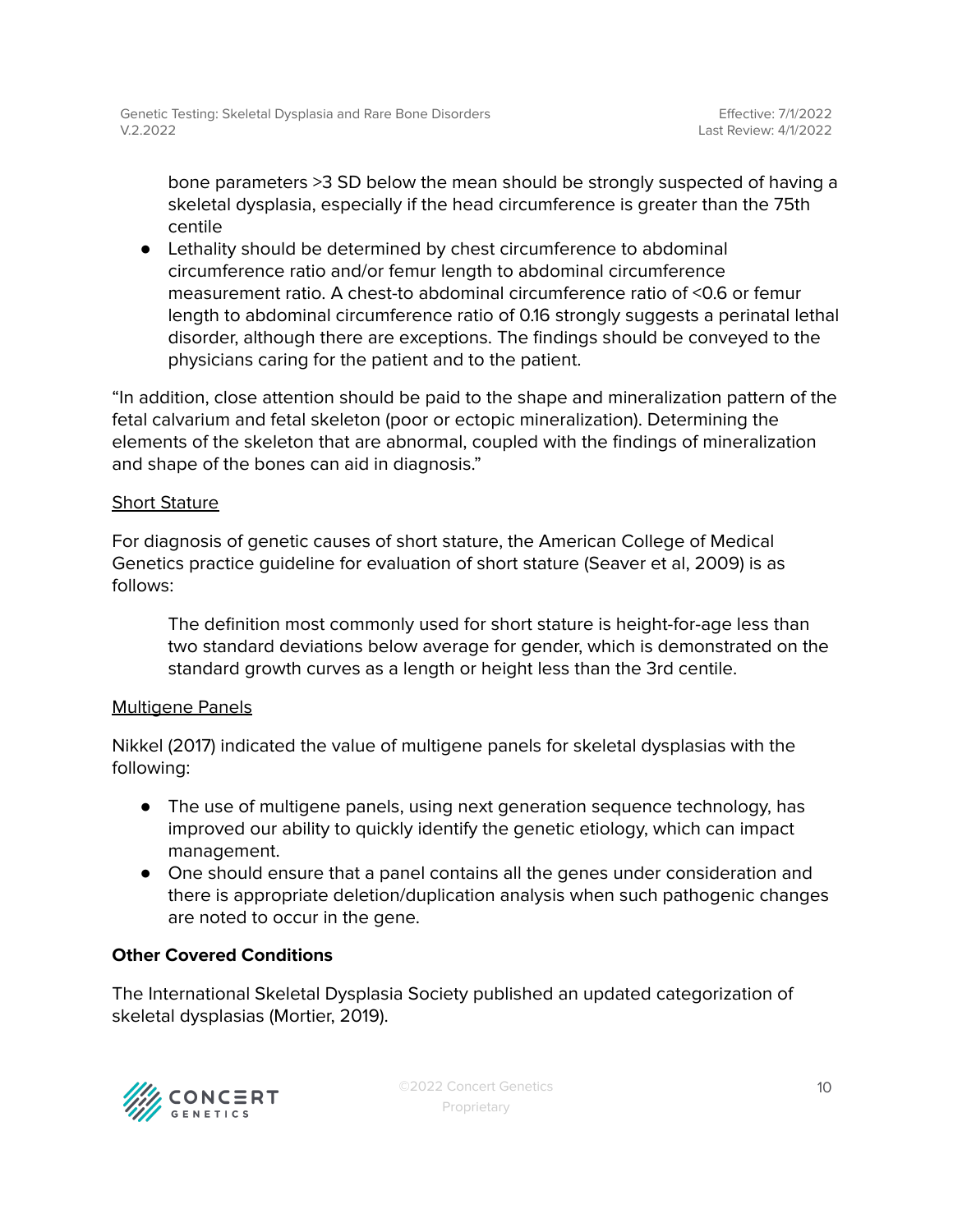This newest and tenth version of the Nosology comprises 461 different diseases that are classified into 42 groups based on their clinical, radiographic, and/or molecular phenotypes. Remarkably, pathogenic variants affecting 437 different genes have been found in 425/461 (92%) of these disorders. By providing a reference list of recognized entities and their causal genes, the Nosology should help clinicians achieve accurate diagnoses for their patients and help scientists advance research in skeletal biology.

## <span id="page-10-0"></span>**REFERENCES**

- 1. Seaver LH, Irons M; American College of Medical Genetics (ACMG) Professional Practice and Guidelines Committee. ACMG practice guideline: genetic evaluation of short stature [published correction appears in Genet Med. 2009 Oct;11(10):765]. Genet Med. 2009;11(6):465-470. doi:10.1097/GIM.0b013e3181a7e8f8
- 2. Mortier GR, Cohn DH, Cormier-Daire V, et al. Nosology and classification of genetic skeletal disorders: 2019 revision. Am J Med Genet A. 2019;179(12):2393-2419. doi:10.1002/ajmg.a.61366
- 3. Steiner RD, Basel D. COL1A1/2 Osteogenesis Imperfecta. 2005 Jan 28 [Updated 2019 Dec 12]. In: Adam MP, Ardinger HH, Pagon RA, et al., editors. GeneReviews® [Internet]. Seattle (WA): University of Washington, Seattle; 1993-2020. Available from: <https://www.ncbi.nlm.nih.gov/books/NBK1295/>
- 4. Adam MP, Ardinger HH, Pagon RA, et al., editors. GeneReviews® [Internet]. Seattle (WA): University of Washington, Seattle; 1993-2021. Available from: <https://www.ncbi.nlm.nih.gov/books/NBK1116/>
- 5. Online Mendelian Inheritance in Man, OMIM®. McKusick-Nathans Institute of Genetic Medicine, Johns Hopkins University (Baltimore, MD). World Wide Web URL: <https://omim.org/>
- 6. MedlinePlus [Internet]. Bethesda (MD): National Library of Medicine (US). Available from: <https://medlineplus.gov/genetics/>
- 7. Nikkel SM. Skeletal Dysplasias: What Every Bone Health Clinician Needs to Know. Curr Osteoporos Rep. 2017;15(5):419-424. doi:10.1007/s11914-017-0392-x
- 8. Krakow D, Lachman RS, Rimoin DL. Guidelines for the prenatal diagnosis of fetal skeletal dysplasias. Genet Med. 2009;11(2):127-133. doi:10.1097/GIM.0b013e3181971ccb